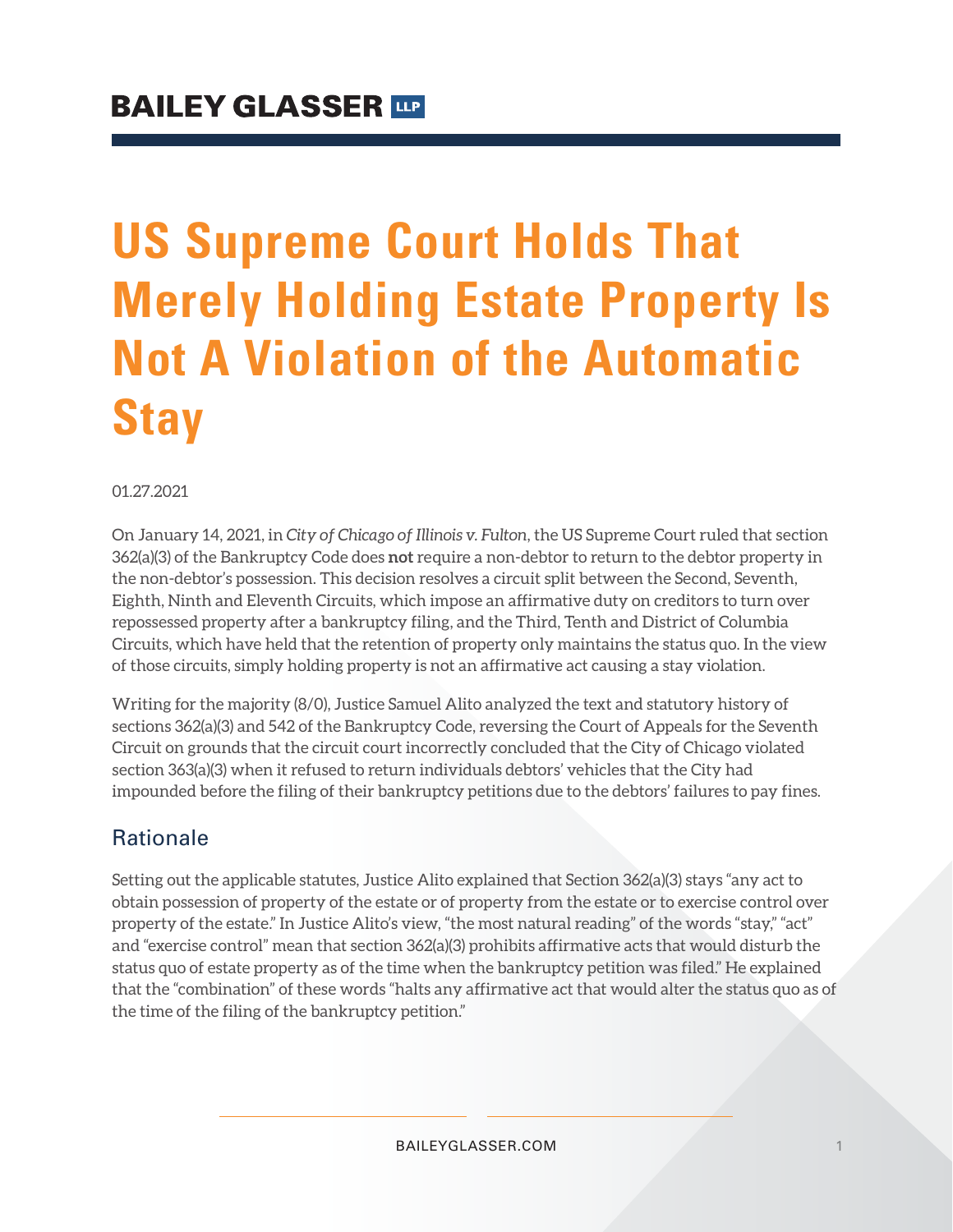# **BAILEY GLASSER TIP**

#### US SUPREME COURT HOLDS THAT MERELY HOLDING ESTATE PROPERTY IS NOT A VIOLATION OF THE AUTOMATIC STAY

Justice Alito noted that the language of 362(a)(3), if read on its own, could lead to the conclusion the Seventh Circuit reached below. However, he concluded that "any ambiguity" in that section "is resolved decidedly in" Chicago's favor under section 542 of the Bankruptcy Code. Justice Alito reasoned that reading 362(a)(3) to proscribe the "the mere retention of property" would create several problems when also considering section 542's requirements.

Setting aside some exceptions, section 542(a) provides that "an entity . . . in possession . . . of property that the trustee may use, sell, or lease under section 363 of this title . . . , shall deliver to the trustee, and account for, such property or the value of such property, unless such property is of inconsequential value or benefit to the estate." Justice Alito explained that reading section 362(a)(3) broadly to provide a debtor with a mechanism for turnover under that provision would "largely" render the actual turnover provision of the Bankruptcy Code, section 542, "superfluous." He then concluded that the two sections would contradict one another because section 542 has exceptions where section 362(a)(3) has none.

# Narrow Holding

The Court's holding is narrow. Justice Alito explained that "[w]e hold only that the mere retention of estate property after the filing of a bankruptcy petition does not violate §362(a)(3) of the Bankruptcy Code." He emphasized that the ruling does not "settle the meaning of other subsections of §362(a)" and did "not decide how the turnover obligation in §542 operates."

In her six-page concurrence, Justice Sotomayor wrote "separately to emphasize that the Court had not decided whether and when §362(a)'s other provisions may require a creditor to return a debtor's property." She also noted that the Court had not "addressed how bankruptcy courts should go about enforcing creditors' separate obligations to 'deliver' estate property to the trustee or debtor under §542(a)."

## Implications

The implications of this decision appear to be more practical than substantive. A debtor remains free to recover estate property, but the mechanism for recovering that property has arguably shifted. Rather than filing a stay-enforcement motion, which are generally resolved quickly and with little expense, *Chicago* appears to limit a debtor's path to recovery to an adversary proceeding for turnover of estate property. Turnover proceedings, as Justice Sotomayor noted, "can be quite slow." Accordingly, the practical result of this decision is that a debtor may now face increased time and expense in seeking to compel the return of property. This may also shift the burden of showing whether an interest secured by estate property is adequately protected to the debtor seeking to recover estate property. Of course, depending on the factual circumstances of the case, a debtor may